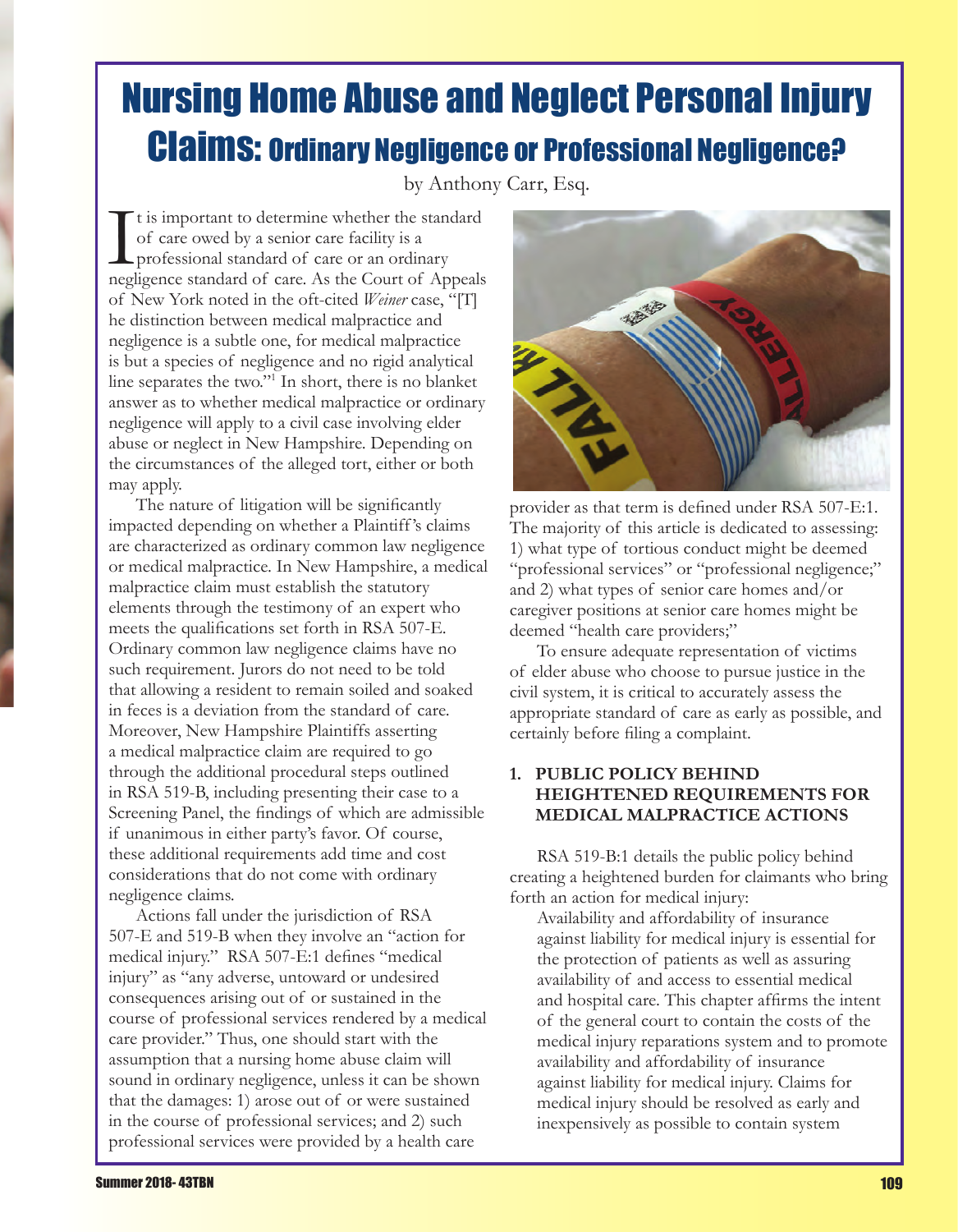costs. Claims that are resolved before court determination cost less to resolve than claims that must be resolved by a court. Meritorious claims should be identified as quickly as possible, as should non-meritorious claims.

Overlooked here is the emphasis on "the protection of patients," including the quick resolution of meritorious claims – a purpose which is not advanced if a claimant is unnecessarily subjected to the heightened procedural and evidentiary requirements for medical malpractice actions. The other objective is to help control the affordability of insurance. Of course, if a claim does not implicate this policy of controlling the cost of insurance for

health care providers – which largely includes physicians and hospitals – then there is again no reason it should be subject to the extra requirements for medical malpractice actions.

The legislative history of New Hampshire's medical malpractice laws is consistent with the majority of case law across the country which tends to liberally deem a wide range of claims involving physicians or hospitals as medical malpractice actions. Conversely, when a claim is either not asserted against a physician, or involves minimal to nonexistent physician contact, courts are more likely to rule the claim as sounding in ordinary negligence.

Senior care homes present a unique issue to the courts because many types of facilities do not even offer skilled nursing services, and rarely employ a physician. Similarly, many types of senior care homes are custodial and nonmedical in nature. Thus, courts have wrestled with determining which types of facilities and caregiver positions should be deemed "health care providers," and what types of conduct should be deemed "professional services." New Hampshire has

hardly on any case law on these issues, and nothing directly in the context of nursing home abuse claims, so this article examines analogous case laws from jurisdictions around the country.

### **II. "PROFESSIONAL SERVICES" IN A SENIOR CARE HOME SETTING**

In the seminal case Estate of *French v. Stratford House* (Tenn. 2011), the Supreme Court of Tennessee held: "[i]f the alleged breach of the duty of care set forth in the complaint is one that was based upon medical art or science, training, or expertise, then it is a claim for medical malpractice. If, however, the act or omission complained of is one that requires no

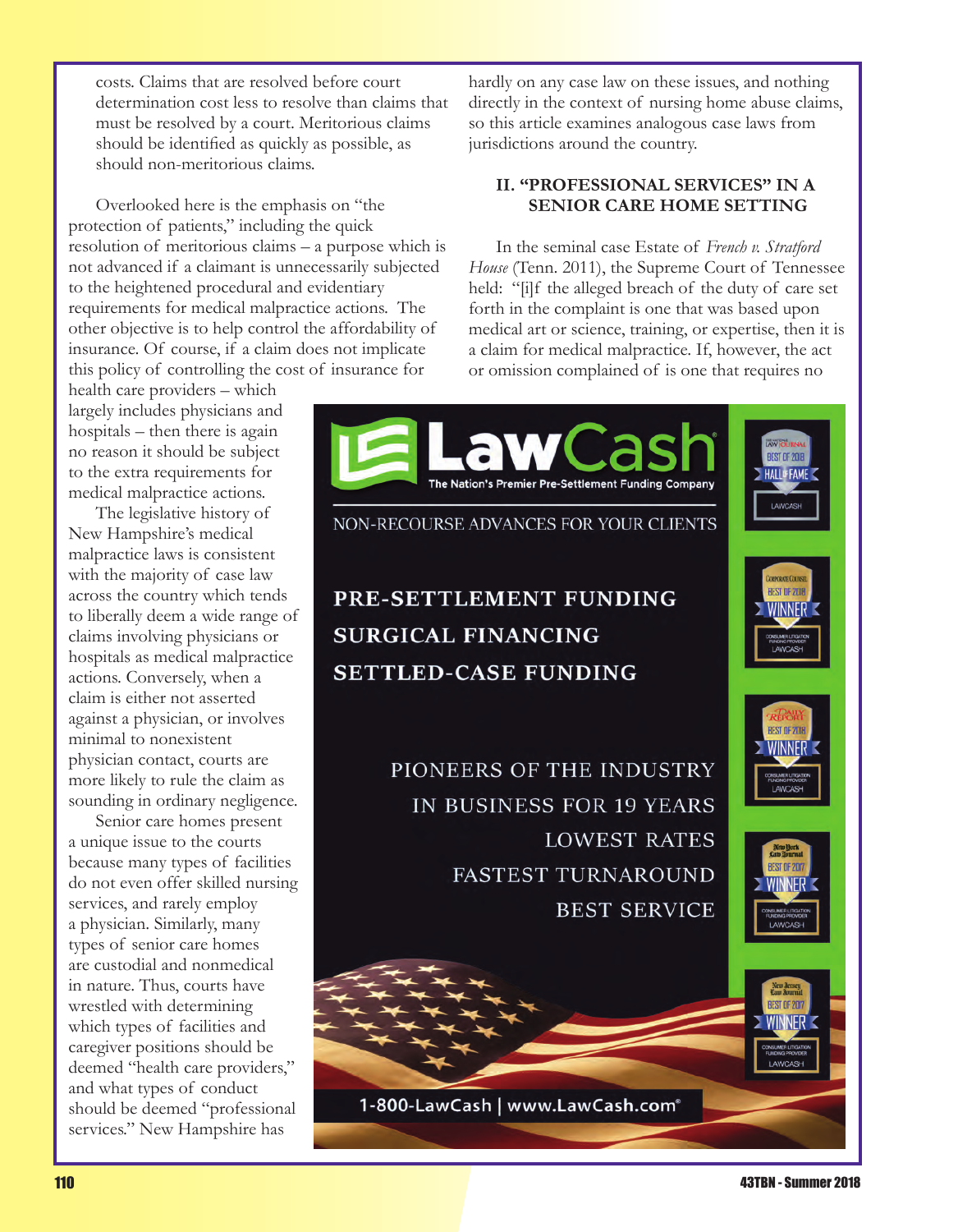specialized skills, and could be assessed by the trier of fact based on ordinary everyday experiences, then the claim sounds in ordinary negligence."

In *Estate of French*, the Plaintiff was admitted to a skilled nursing facility. Due to her lack of mobility, she was at risk of developing pressure ulcers. The facility accounted for the Plaintiff 's susceptibility to pressure ulcers in their resident care plan and established a plan to prevent pressure ulcers from forming. The certified nursing assistants, however, failed to comply with the care plan's instructions due to a lack of training and understaffing, among other reasons. Plaintiff brought suit against the Defendant nursing home for ordinary negligence, among other claims. The trial court granted the Defendant's partial motion for summary judgment and held that the Tennessee Medical Malpractice Act applied to the ordinary negligence claims.

On appeal, the Supreme Court of Tennessee held that Plaintiff 's claims were a hybrid of professional negligence and ordinary claims. First, the Court held that Plaintiff 's claims that the Defendant nursing home was negligent in "assessing [Plaintiff 's] condition, developing her initial plan of care, and properly updating that plan to conform to changes in her condition do indeed sound in medical malpractice." Second, the Court observed that Plaintiff also alleged that the Defendant "failed to administer basic care in compliance with both the established care plan and doctors' subsequent orders regarding [Plaintiff 's] treatment." The Court held that "these alleged acts and omissions pertain to basic care and do not substantially relate to the rendition of medical treatment by a medical professional. Because no specialized medical skill is required to perform those tasks, the trier of fact could assess the merits of the claim based upon everyday experiences. Thus, this component of the claim sounds in ordinary negligence."

*Estate of French* offers New Hampshire litigants a solid introduction to the distinction between elder abuse claims sounding in medical malpractice as opposed to ordinary negligence. While the rule is stated differently in each state, courts will generally focus on the level of skill and expertise required to perform the act or omission at issue to determine whether it should be deemed "professional services" or ordinary negligence. As the court reminds us in *Estate of French*: "Of course, making that distinction is not always an easy task."

**a. How Specific Types Of Elder Abuse Torts** 

#### **Fit Within "Professional Services"**

The Alabama Supreme Court held that a nurse's failure to respond to a patient's call for assistance "clearly f[ell] within the category of routine hospital care," and thus the claim arising from the act was one of negligence, not medical malpractice.<sup>2</sup> Likewise, the West Virginia Supreme Court held that a suit brought for injuries suffered when the plaintiff fell out of his hospital bed sounded in ordinary negligence, because the failure to monitor him constituted routine care.3 Other courts have similarly held that a claim sounds in common law negligence when the care out of which the claims arose was "administrative,' 'ministerial,' 'routine,' or the like, as distinguished from medical or professional."

The Wisconsin Supreme Court took a similar position: "If the patient requires professional nursing or professional hospital care, then expert testimony as to the standard of that type of care is necessary. However, if the patient requires nonmedical, administrative, ministerial or routine care, the standard of care need not be established by expert testimony."5 In *Kujawski*, the Plaintiff sued a nursing home for injuries resulting when she fell from a wheelchair. The Plaintiff had poor vision, poor hearing, arthritis and was overweight and unable to walk. The nursing home caring for the Plaintiff noted multiple incidents involving the Plaintiff during her stay, including several falls from her wheelchair. Testimony revealed that the nursing home failed to use safety belts on wheelchairs to keep the residents from slipping and falling. The court stated that a determination of whether a nursing home is negligent in situations such as those where a nurse or aide leaves a patient unattended or under inadequate restraint, is a determination of routine, not professional care.

Connecticut courts, which are the forum for many opinions on this issue, have routinely held that a health care provider's negligent failure to train or supervise its employees is administrative and not of a "specialized medical nature."6

Conversely, in *Hernandez v. Diversified Healthcare-Abbeville, LLC* (La. 2/12/10), the court found that allegations that the Defendant failed to provide adequate staff at the nursing home, and specifically, that the staff was improperly trained and did not monitor or observe the resident for adequate care, sounded in professional negligence. The court, however, emphasized that the allegations involved care and treatment beyond custodial care, and that extensive expert testimony was required to explain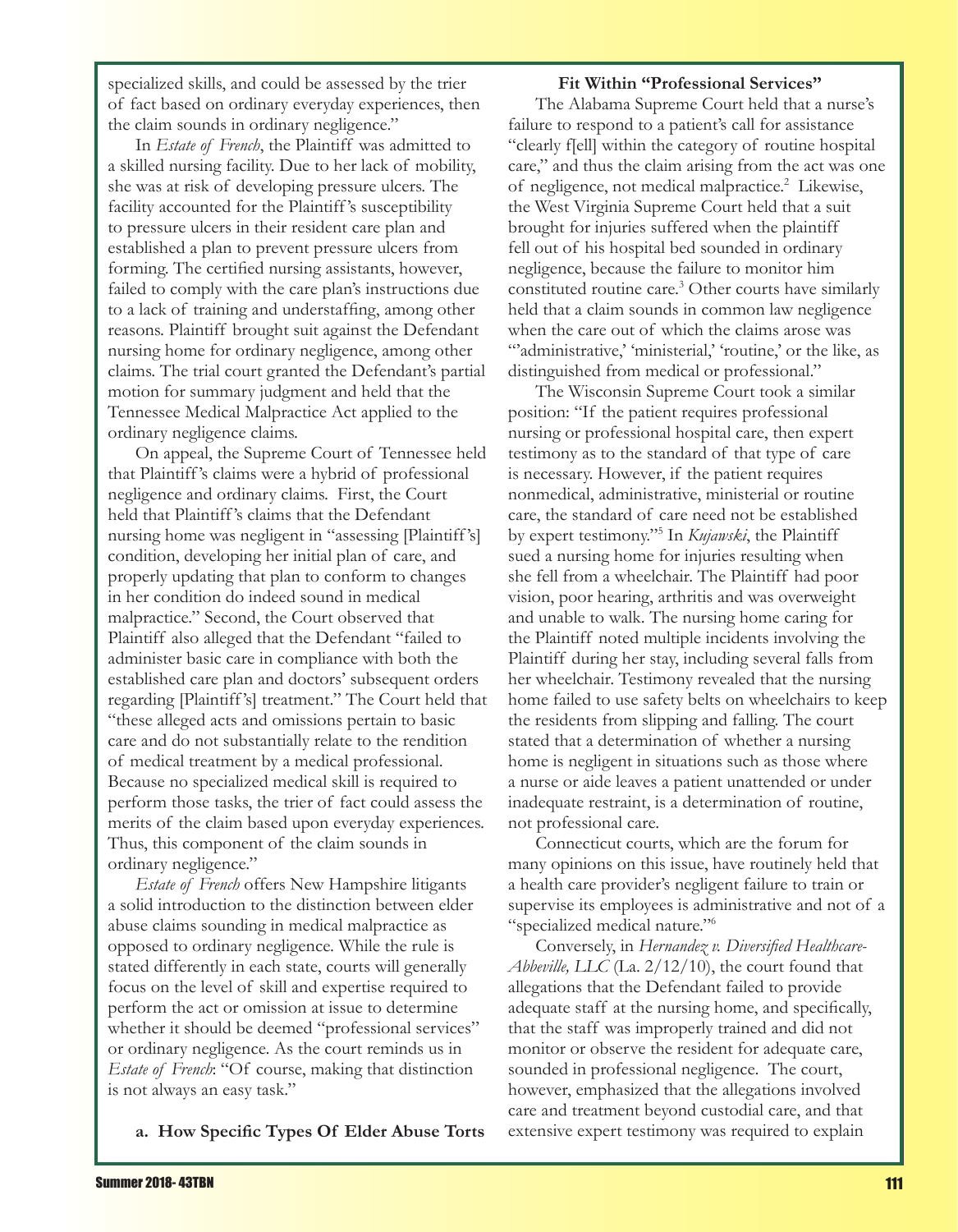

## **Earning Capacity Evaluations Life Care Plans**



Personal Injury Workers' Compensation Employment Law | Family Law ADA | Social Security

### Jack Bopp, MS, CRC

603.428.7383 603.428.3689 e rsa@tds.net www.RSArehabservices.com

P O Box 628 Henniker, NH 03242



the issues to the jury.

### **III. "HEALTH CARE PROVIDER" IN A SENIOR CARE HOME SETTING**

Of course, in order to invoke RSA 507-E or RSA 519-B, a claim must be against a "health care provider," in addition to arising out of the rendering of professional services. Thus, if the type of senior care facility and/or caregiver at issue in a case does not fit within the definition of "healthcare provider," the claim will sound in ordinary negligence.

RSA 507-E:1 defines a "health care provider" as: "a physician, physician's assistant, registered or licensed practical nurse, hospital, clinic or other health care agency licensed by the state or otherwise lawfully providing medical care or services, or an officer, employee or agent thereof acting in the course and scope of employment."

This language, which largely focuses on physicians and hospitals, is consistent with the legislative history of combating the rising costs of malpractice insurance. Notably, neither nurse aides nor assisted living facilities are expressly included in the definition of "health care providers."

In *Estate of French*, the Supreme Court of Tennessee questioned whether nursing assistants fell within the definition of "health care provider." The Court noted that "those staff members who allegedly failed to follow the care plan were CNAs. While CNAs are required to receive a course of training that is regulated by the state, they are not medical professionals and their qualifications do not approach the more extensive and specialized training of a doctor or registered nurse."

The holding in *Estate of French* is consistent

with the duties and responsibilities of a nursing assistant, including the scope of their practice under RSA 326-B. A viable argument can be made that all personal injury claims relating to the acts or omissions of nursing assistants should be deemed as sounding in ordinary negligence. Of course, if the acts or omissions at issue were not committed by a "healthcare provider," it becomes unnecessary to make the more nuanced argument as to whether the conduct at issue was one of "professional services."

**a. Types Of Senior Care Home Facilities As "Health Care Providers"**